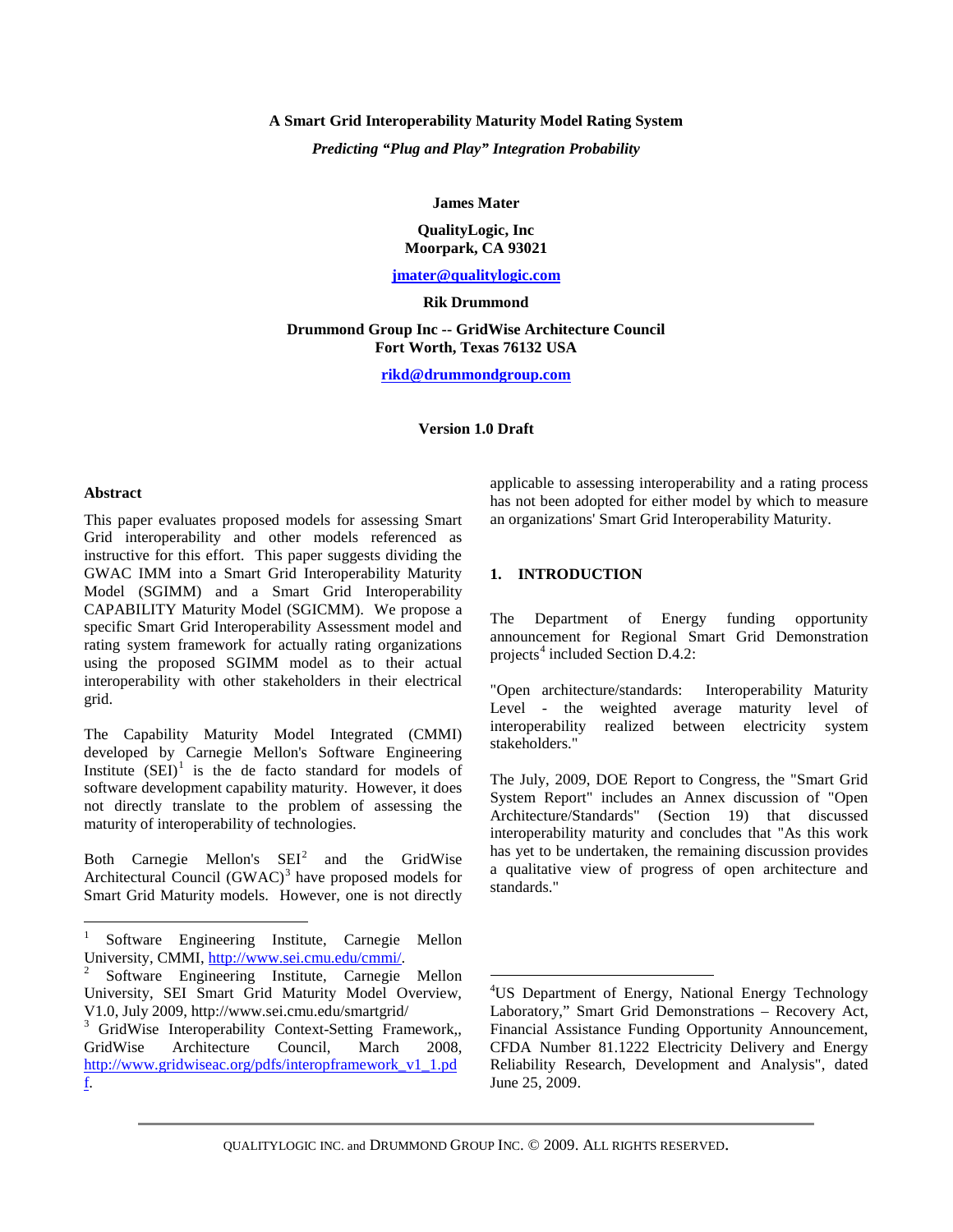Maturity models serve multiple purposes, once of which is to provide a prediction of the likelihood that an organization can achieve a specified outcome.

The CMMI is the de facto standard for models in the software space and it focuses on the software development process maturity of an organization. Its aim is to help assess the likelihood that a software development organization will deliver good quality product on time and within budget, repeatedly. Further, it can be used by software development organizations to do self-assessments in order to plan their process improvement roadmap. However, it does not directly translate to the problem of assessing the maturity of interoperability of technologies in the Smart Grid domain.

One of the critical success factors in achieving the vision of the Smart Grid is the standardization of technology so that implementing Smart Grid systems can be done cheaper, faster and better than the traditional custom engineering usually used. This means adopting standards for how Smart Grid components communicate with one another and interoperate. The easier such interoperation becomes, the lower the overall cost in time and dollars to implement effective Smart Grid systems.

As a step towards moving the industry in the direction of interoperability, a standardized method for assessing and rating an organization on the "likelihood" of achieving very easy systems interoperability (can be thought of as "plug and play" ease of interfacing) can be very useful both in predicting the outcome of projects that require interoperability and assisting the organizations in mapping out their own path to achieve a viable interoperability capability.

In our simplistic view of the world, it seems that a maturity model for "interoperability" in a technology domain should focus on the interoperability outcomes. This becomes a simple way of assessing whether technology interoperability is more or less mature. The goal of an interoperability maturity model for the Smart Grid (or utility industry) can be as simple as "to provide a method for measuring the improvement in interoperability in the domain." Or, it can be used as a method for measuring the current interoperability between specific Smart Grid stakeholders or predicting the likelihood of smooth interoperation between two different systems or organizations.

A companion maturity model could be something like a "capability" maturity model that focuses more on the behaviors, processes and characteristics of implementing organizations' capabilities to implement interoperable technologies. This could be a Smart Grid Interoperability

Capability Maturity Model (SGICMM) that we outline at the end of the paper.

Our observation is that GWAC has been trying to do too much with its efforts to develop an interoperability maturity model and it has mushroomed to be a complex and difficult model to penetrate and use. We propose dividing the GWAC IMM into an SGIMM as described above plus an SGICMM. The former provides a snapshot and only a predictor of interoperability efficacy while the latter provides a roadmap for achieving efficient interoperability between systems and organizations.

This last point bears repeating: the proposed interoperability maturity model is aimed at measuring the "accomplishment" of useful interoperability in an efficient fashion while the capability maturity model is focused on the processes and methodologies for getting to the desired outcomes.

# **2. A SMART GRID INTEROPERABILITY MATURITY MODEL (SGIMM)**

The proposed Smart Grid Interoperability Maturity Model (SGIMM) is intended very specifically to provide an objective, standardized method for evaluating (rating) the actual performance of one or more communicating organizations on their "interoperability maturity". This provides a "snapshot" of the current state of interoperability capabilities.

While focused on a specific organization in the Smart Grid, the measured interoperability maturity among multiple communicating organizations provides an insight into the likelihood of smooth interoperability among them (intersystem interoperability). Further, the assessment of interoperability maturity can be applied to internal divisions or organizations of an enterprise of other Smart Grid entities to predict the likelihood of smooth intra-system interoperation.

The goals and measures applied to evaluating interoperability can also be converted to evaluate actual outcomes of interoperability between systems and provide a rating for interoperability effectiveness and efficiency.

# **2.1. Interoperability Goals**

The maturity of interoperability can best be accomplished by rating an organization's actual fulfillment of interoperability goals. These have been outlined by the GridWise Architecture Council in its Interoperability Framework and Decision-Maker's Interoperability Checklist shown in Figure 1.

.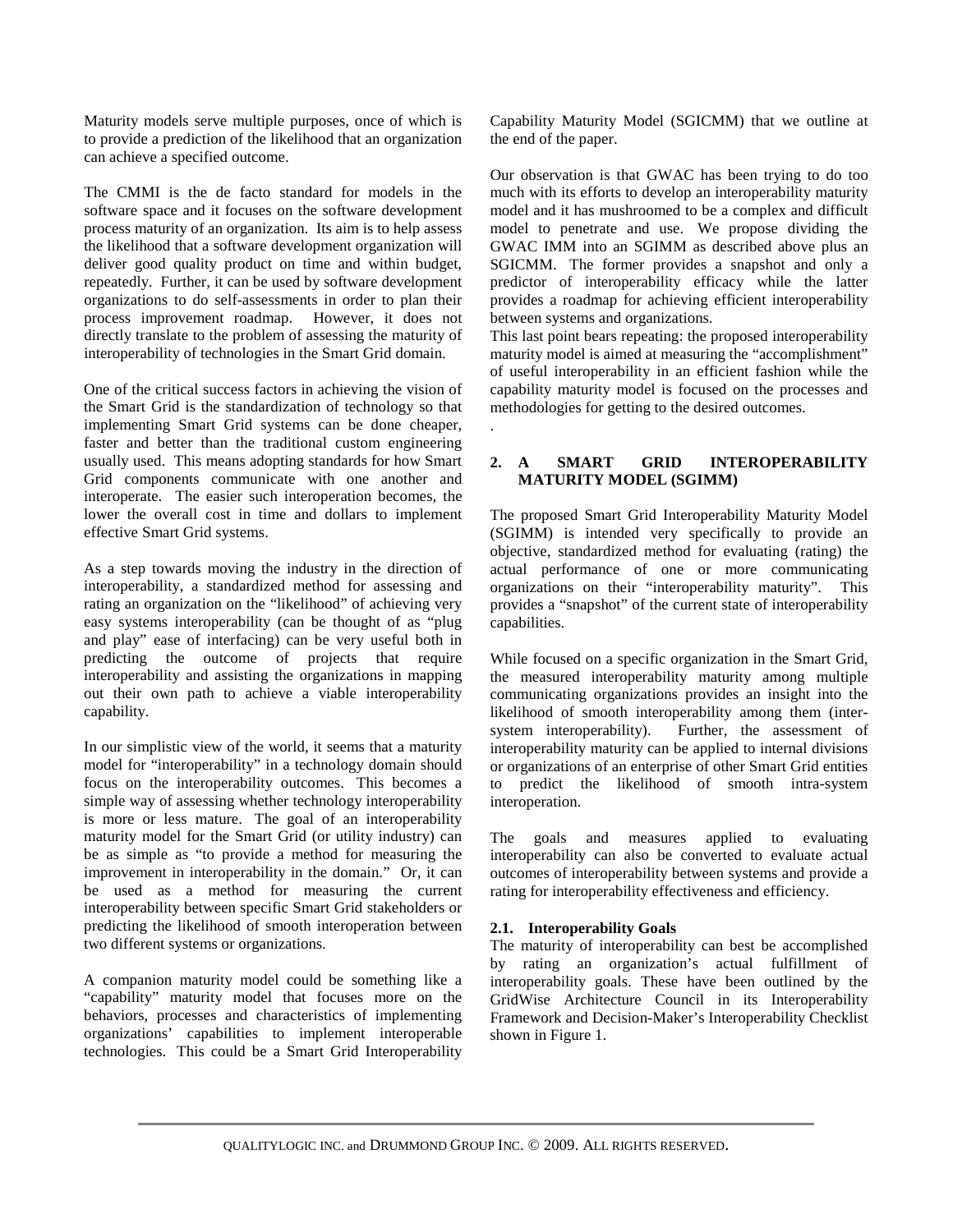# $\bullet$  Context-setting Framework



Figure 1: GWAC Interoperability Context-setting Framework

Based on the work done in the Context-Setting Framework V1.0 plus concepts included in the NEHTA Interoperability Maturity Model for eHealth systems, the key interoperability goals for Smart Grid entities are proposed to be:

- 1. Improvement in economics, efficiency and performance of the delivery of electrical service to customers. This is the most critical measure of the results of the interoperability maturity efforts of an organization..
- 2. Demonstrated maturity in each of the 8 levels of the GWAC Interoperability Categories in the GWAC Interoperability Framework.
- 3. Technical system architecture and design that supports the technical goals of the Interoperability Framework. This applies to all aspects of information technology used in the monitoring, management and delivery of electrical service.
- 4. Business system architecture and design that supports the business goals of the Interoperability Framework. This applies primarily to the information systems that support the business goals and processes of the Smart Grid organization.
- 5. Organizational support for interoperability behavior – i.e., disciplined adherence to adopted/emerging open industry standards for technical and business systems communications interfaces whenever system components are required to communicate information and commands to other system components. And further, the insistence on multiple, interchangeable solutions for each component in the system based on such standards.
- 6. Security as an integral and demonstrated feature of every system interface to other systems or any

aspect of the system that can be accessed for monitoring, modification or updating.

- 7. Inherent evolutionary capabilities, including ongoing support for legacy systems and prior versions, as an integral feature of architecture and design of all system interfaces to other Smart Grid components. This may also include flexibility for successful interoperation of two systems using different versions of the same standards or protocols.
- 8. Inherent design and implementation separation of key functions for most efficient interoperability – i.e., communications protocols from business policy and logic; data syntax from information semantics; ownership and rights and meta-data from explicit data.

The goals for the GWAC Interoperability Framework add a further set of sub-goals and characteristics including:

- The key interoperability characteristics between two entities such as:
	- o Exchange of meaningful, actionable information
	- o A shared understanding of the exchanged information
	- o An agreed expectation for the response to the information exchange
	- o A requisite quality of service, reliability and security in the exchange and the responses.
- Scalability of the interoperable system both within a Smart Grid organization and between them.
- Distributed, de-centralized decision-making rather than hierarchical decision-making based on identified interoperability characteristics.
- Separation of data exchanged from the communications networks employed to insure multiple networks can communicate the same information.
- Adoption of common information models to insure both syntactic and semantic agreement on exchanged information.
- Adoption of common Smart Grid business context definitions and rules for interpreting the exchanged information between entities.
- Alignment of strategic and tactical objectives and operational business processes and procedures between Smart Grid entities required to make interdependent decisions.
- Operation of an entity in the context of aligned and consistent societal, political and regulatory policies and regulation. The economic and regulatory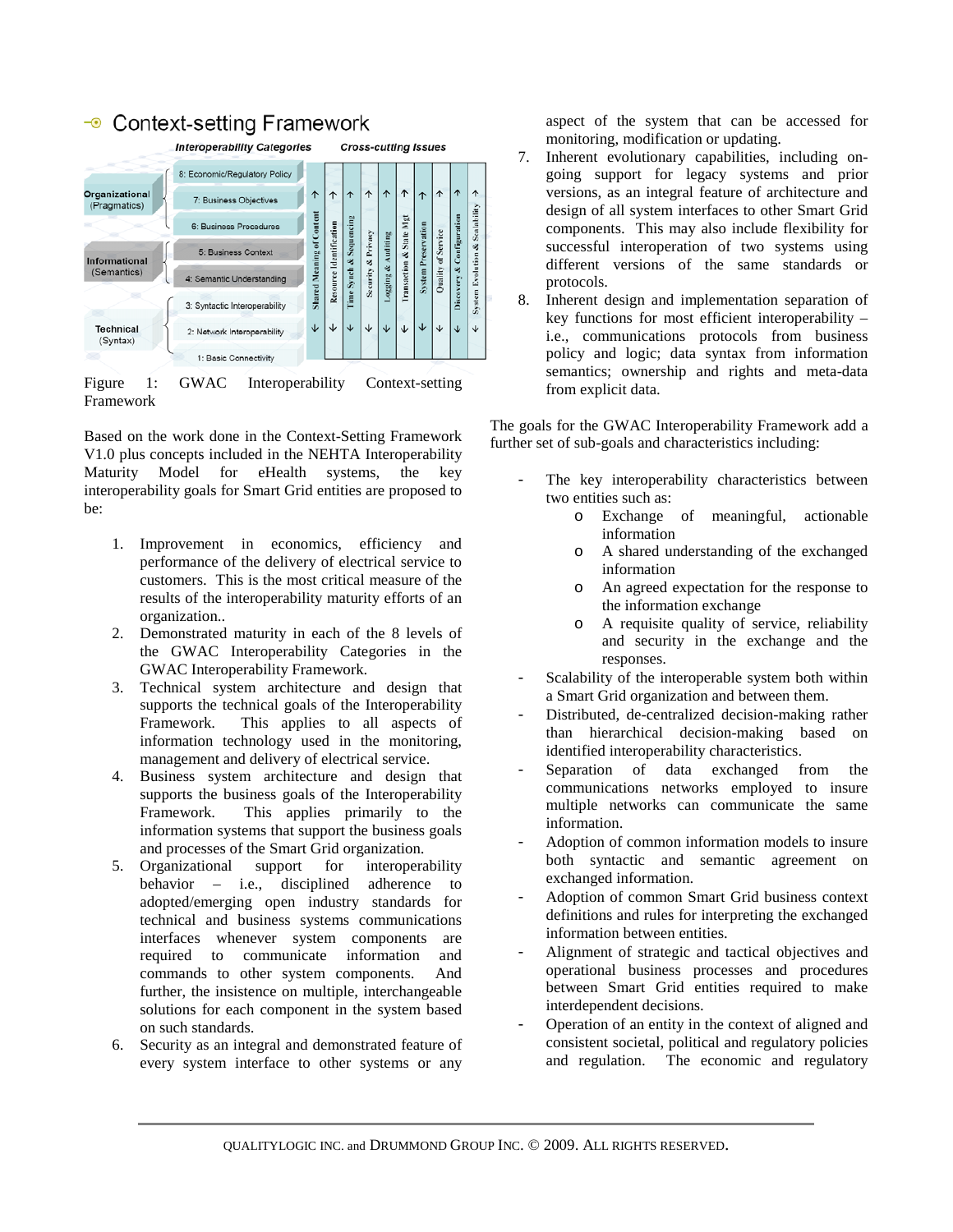environment is critical to interoperability between different regulatory and political jurisdictions.

As a final note on achieving the goals of interoperability as specified above, ultimately it comes down to having industry standards that are enforced through constant and rigorous validation testing and certification.

# **2.2. SGIMM Levels of Maturity**

Based on the interoperability goals outlined above, the basic interoperability levels of the SGIMM are proposed as follows:

*Level 5: Plug and Play*. The technologies in a system (utility, regional IPO, national, in-domain such as HAN, BAN, etc) do not require specialized engineering efforts or expertise in order to implement different components and competing technologies. A robust maintenance and update process are planned as part of the project including a feedback process to SDOs to improve the standards.

| Goal |                           | <b>Level 5 Status</b>        |  |
|------|---------------------------|------------------------------|--|
| 1.   | Improve economics         | measurable<br>Consistent,    |  |
|      |                           | results. Goals attained      |  |
| 2.   | GWAC Levels 1-8           | All levels fully implemented |  |
| 3.   | Technical<br>system       | Consistently implemented     |  |
|      | architecture              |                              |  |
| 4.   | <b>Business</b><br>system | Consistently implemented     |  |
|      | architecture              |                              |  |
| 5.   | Organizational support    | Documented in consistent     |  |
|      |                           | supporting policies          |  |
| 6.   | Security                  | Documented in consistent     |  |
|      |                           | supporting policies          |  |
| 7.   | Evolution                 | Documented in consistent     |  |
|      |                           | supporting policies          |  |
| 8.   | Functional separation     | Evident<br>in<br>system      |  |
|      |                           | architectures and design     |  |

*Level 4: Certified, Minor but Planned Integration Efforts.* Project plans anticipate a low level of known integration activities. Projects are implemented in plan with requisite interoperability quality. A robust maintenance lifecycle and update process is planned as part of the project. All components of a system or project conform to adopted or de facto standards and are certified as both conformant and interoperable. However, some standards testing may not be robust or the vendors may not have all achieved the desired conformance and interoperability.

| Goal |                   | <b>Level 4 Status</b> |  |             |
|------|-------------------|-----------------------|--|-------------|
|      | Improve economics | Generally             |  | consistent, |
|      |                   | measurable results.   |  | Goals       |

|    |                       | mostly attained              |
|----|-----------------------|------------------------------|
|    | 2. GWAC Levels 1-8    | Levels 1-7<br>mostly         |
|    |                       | implemented                  |
| 3. | Technical<br>system   | Implemented most of the time |
|    | architecture          |                              |
|    | 4. Business<br>system | Implemented most of the time |
|    | architecture          |                              |
| 5. | Organizational        | Documented in consistent     |
|    | support               | supporting policies mostly   |
|    |                       | implemented                  |
| 6. | Security              | Documented in consistent     |
|    |                       | supporting policies mostly   |
|    |                       | implemented                  |
| 7. | Evolution             | Most implementations include |
|    |                       | adequate evolutionary design |
|    |                       | and execution                |
| 8. | Functional separation | Evident in<br>system         |
|    |                       | architectures and design and |
|    |                       | mostly implemented           |

*Level 3: Emerging Interoperability*. A moderate amount of integration effort is anticipated and some interoperability negative surprises occur in implementation. Moderate maintenance and update processes are planned as part of the project but challenges are expected. Most projects adopt standards that are approved or in approval stage but only some (at least 50%) have well-developed interoperability verification regimes by the organization. Vendors are able to claim standards compliance and in some cases demonstrate certifications or rigorous test results that the organization can validate some of the time.

| Goal |                           | <b>Level 3 Status</b>        |  |
|------|---------------------------|------------------------------|--|
| 1.   | Improve economics         | Generally inconsistent,      |  |
|      |                           | measurable results.<br>Goals |  |
|      |                           | sometimes attained           |  |
| 2.   | GWAC Levels 1-8           | Levels 1-5<br>being          |  |
|      |                           | implemented                  |  |
| 3.   | Technical<br>system       | Implemented some of the      |  |
|      | architecture              | time                         |  |
| 4.   | <b>Business</b><br>system | Implemented some of the      |  |
|      | architecture              | time                         |  |
| 5.   | Organizational support    | Supporting policies<br>in    |  |
|      |                           | process of being developed   |  |
|      |                           | and implemented              |  |
| 6.   | Security                  | Supporting policies<br>in    |  |
|      |                           | process of being developed   |  |
|      |                           | and implemented              |  |
|      | 7. Evolution              | Supporting policies<br>in    |  |
|      |                           | process of being developed   |  |
|      |                           | and implemented              |  |
| 8.   | Functional separation     | Sometimes evident in system  |  |
|      |                           | architectures and design     |  |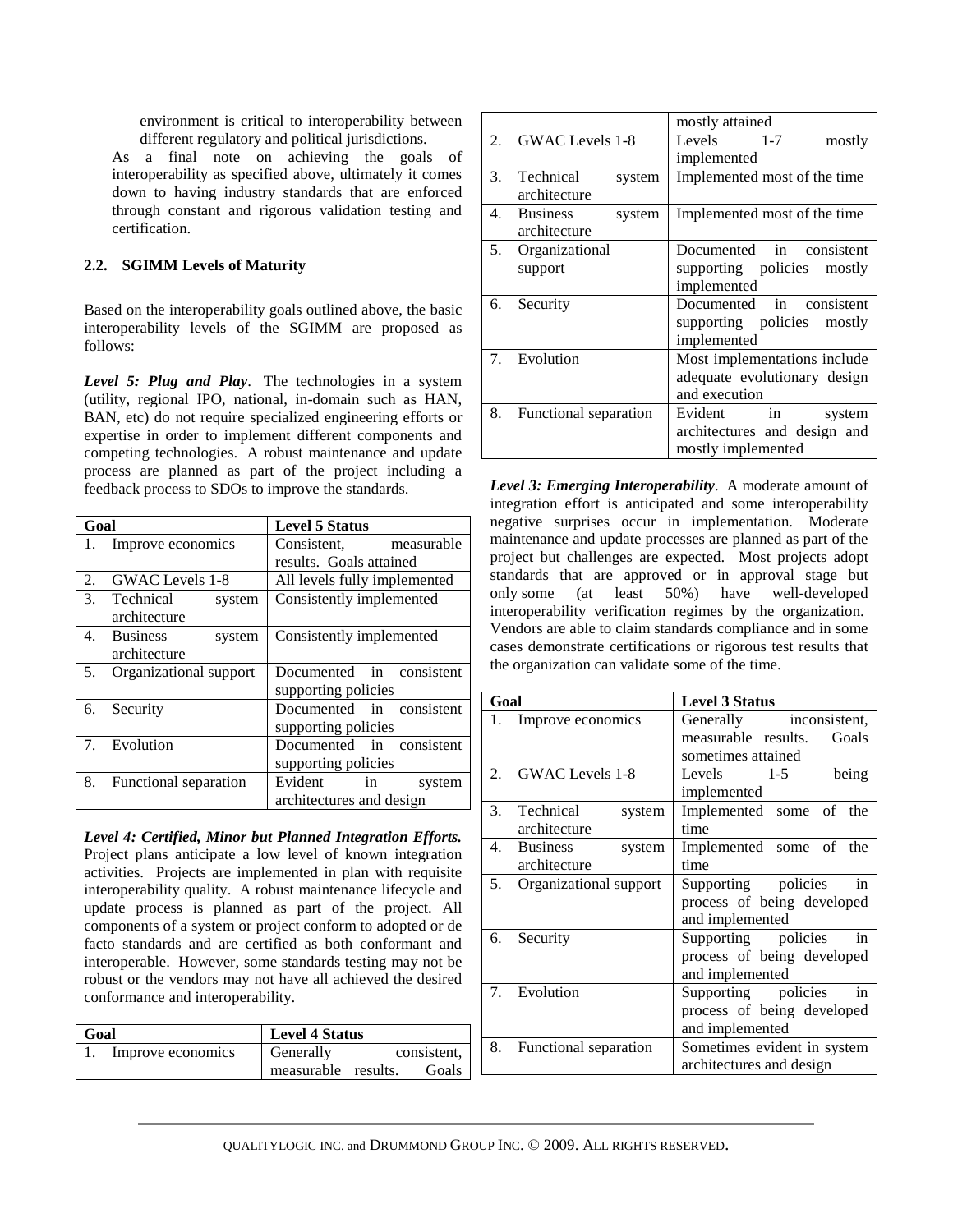*Level 2: Initial Interoperability*. A large amount of integration effort is anticipated on projects and numerous interoperability surprises occur in implementation causing budget and schedule overruns. Resulting systems are rarely plug compatible with other systems not specifically integrated in the project. Little, if any, maintenance and update processes are planned as part of the project. Some standards are internally adopted or in approval stage (less than 50%). Some (not even 50%) have well-developed internal interoperability verification regimes while others do not exist. Vendors are rarely able to claim standards compliance and in rare cases demonstrate certifications or rigorous test results. However, rarely are there easily interchangeable multiple applications or systems for a specific component.

| Goal                        |                           | <b>Level 2 Status</b>          |  |
|-----------------------------|---------------------------|--------------------------------|--|
| 1.                          | Improve economics         | Goals<br>Inconsistent.         |  |
|                             |                           | sometimes attained             |  |
| $\mathcal{D}_{\mathcal{L}}$ | <b>GWAC</b> Levels 1-8    | Levels<br>$1 - 3$<br>being     |  |
|                             |                           | implemented                    |  |
| 3.                          | Technical<br>system       | Initial work in process        |  |
|                             | architecture              |                                |  |
| 4.                          | <b>Business</b><br>system | Initial work in process        |  |
|                             | architecture              |                                |  |
| 5.                          | Organizational support    | Supporting policies identified |  |
|                             |                           | and under consideration        |  |
| 6.                          | Security                  | Supporting policies identified |  |
|                             |                           | and under consideration        |  |
| 7 <sub>1</sub>              | Evolution                 | Supporting policies identified |  |
|                             |                           | and under consideration        |  |
| 8.                          | Functional separation     | Initial work in process        |  |

*Level 1: Non-Interoperable*. Most components are unique, custom-developed systems or products that require significant custom engineering to integrate with other components. There are few if any internally adopted standards used in projects and inconsistent adherence to such standards. Interoperability is difficult to achieve and very expensive to maintain.

<span id="page-4-0"></span>

| Goal           |                           | <b>Level 2 Status</b>                       |  |
|----------------|---------------------------|---------------------------------------------|--|
|                | Improve economics         | Inconsistent.<br>Goals                      |  |
|                |                           | sometimes attained through                  |  |
|                |                           | great heroic effort<br>and                  |  |
|                |                           | expense                                     |  |
| $\mathfrak{D}$ | GWAC Levels 1-8           | effort<br>No.<br>awareness<br>of            |  |
|                |                           | underway                                    |  |
| 3.             | Technical<br>system       | effort<br>No.<br>awareness<br>of            |  |
|                | architecture              | underway                                    |  |
| 4.             | <b>Business</b><br>system | effort<br>N <sub>0</sub><br>of<br>awareness |  |
|                | architecture              | underway                                    |  |
| 5.             | Organizational support    | effort<br>No<br>οf<br>awareness             |  |

|    |                       | underway                  |
|----|-----------------------|---------------------------|
| 6. | Security              | Security achieved through |
|    |                       | isolation of systems and  |
|    |                       | implementing<br>current   |
|    |                       | regulatory mandates       |
|    | 7. Evolution          | No awareness of effort    |
|    |                       | underway                  |
| 8. | Functional separation | awareness of effort<br>No |
|    |                       | underway                  |

# **3. ASSESSING INTEROPERABILITY LEVELS**

The assessment (or rating) of an organization's interoperability is a matter of evaluating it achieving the 8 goals listed above. There are four potential sources to look at for developing measuring tools of interoperability in the Smart Grid arena:

- 1. The GWAC Interoperability Stack (Context-setting Framework) provides a hierarchical set of levels that indicate increasing interoperability as an organization matures in implementing them. How the cumulative ratings of an organization and its relevant divisions or departments measure up on the GWAC Stack is a strong indicator of the Interoperability Maturity Level. The GWAC Interoperability Framework document contains a number of specific examples and potential indicators or maturity at each stack level.
- 2. The GWAC Decisions-Maker's Checklist<sup>[5](#page-4-0)</sup>, along with proposed additions provides a starting point for the actual information collection that will support specific ratings of interoperability maturity. The specific questions can be aligned with the 8 goals of the SGIMM.
- 3. The Interoperability framework in NEHTA's IMM can also be useful in assessing the maturity of an organization's interoperability. NEHTA starts with the concept of interoperability goals and identifies characteristics that need to be present in order to meet the goals. This is not that different from the GWAC Stack but approaches the goals in four general classifications: Common across all organizations; Organizational; Informational and Technical. These actually correlate to the GWAC's Organizational, Informational and Technical maturity levels.

<sup>5</sup> GridWise Architecture Council Policy Team, "Introduction to Interoperability and Decision-Maker's Interoperability Checklist, Version 1.0", April 2007, [http://www.gridwiseac.org/pdfs/gwac\\_decisionmakercheckl](http://www.gridwiseac.org/pdfs/gwac_decisionmakerchecklist.pdf) [ist.pdf.](http://www.gridwiseac.org/pdfs/gwac_decisionmakerchecklist.pdf)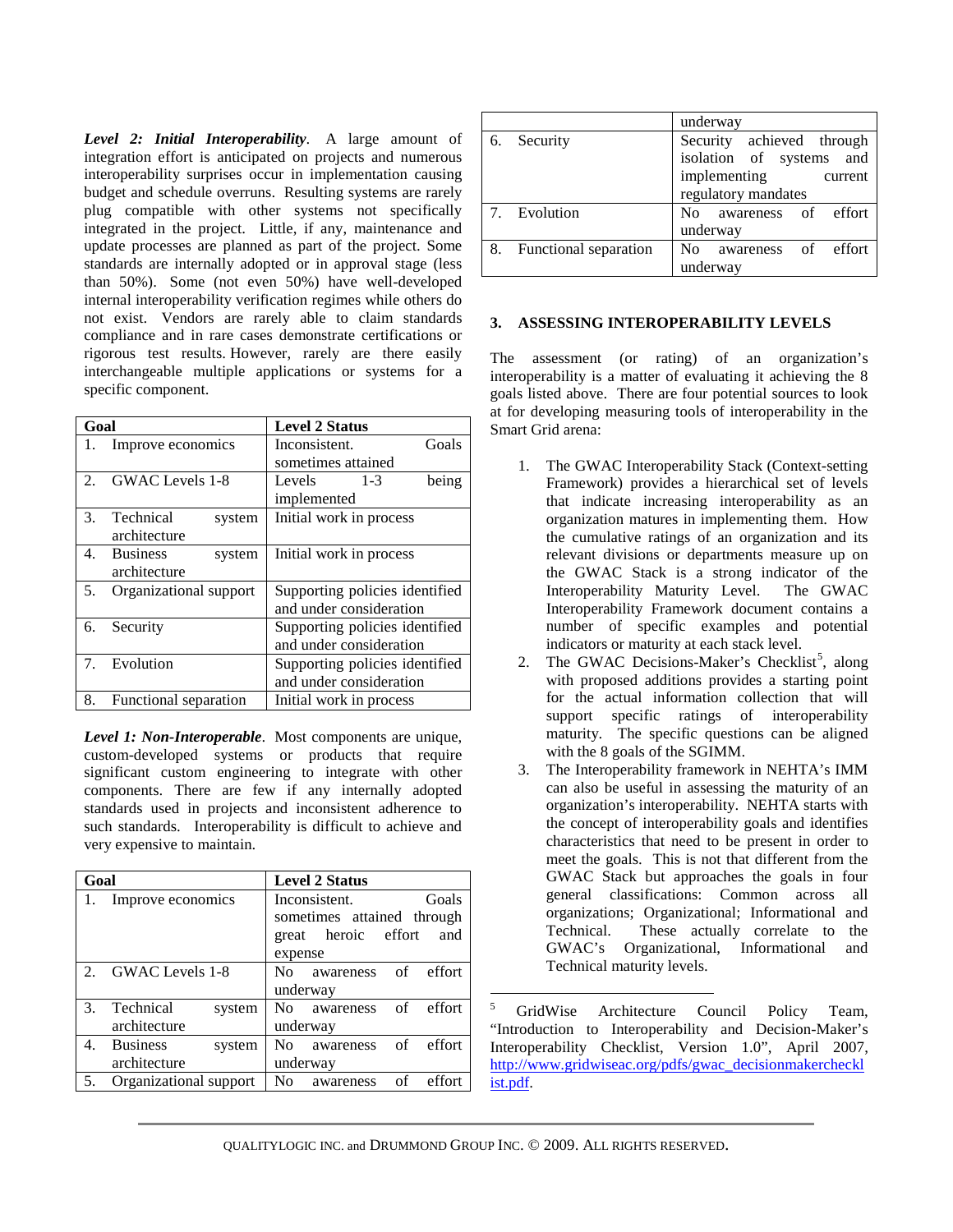4. The work of the SEI at Carnegie Mellon on the SEI-SGMM Assessment Survey is helpful and contains a number of questions that deal with interoperability indicators as defined above.

The following outlines the process for developing the SGIMM Rating System using these resources and provides an example of using each one.

# **3.1. GWAC Stack and SGIMM Rating System**

Each GWAC Stack level contains explicit and implicit goals and measures of maturity. Rating an organization's maturity on each level helps evaluate the likelihood of interoperability maturity – e.g., an organization that meets/exceeds all of the implementation goals and characteristics of all 8 GWAC Stack levels is most likely to be able to "plug and play" with other organizations meeting the same maturity on each of the 8 GWAC levels.

For instance, the following model illustrates the goals, characteristics and metrics associated with Level 4 of the GWAC Stack: Semantic Understanding.

There is a proposed addendum<sup>[6](#page-5-0)</sup> to the Decision-Maker's Checklist that has additional questions which probe further the issues of interoperability. Between the two sets of questions, part of the evaluation of an organization's interoperability level can be facilitated.

For instance, Goal 3 is:

"Technical system architecture and design that supports the technical goals of the Interoperability Framework."

A number of the questions from the Decision-Maker's Checklist and proposed Addendum can be used to evaluate achievement of this goal:

# **Technical system architecture**

From the Decision-Maker's Checklist (with slight modifications):

1. Does a typical project design specify the points of interface and the protocols to be used at such interfaces between systems? By examining project designs and standard guidelines (if any exist) the

|                                  |                           | $\alpha$<br>$\sum_{i=1}^{n}$                                                                            |
|----------------------------------|---------------------------|---------------------------------------------------------------------------------------------------------|
| Goal: Level 4: Semantic          | Characteristics           | answer to this <b>Rutheran</b> could be yes, no or<br>Metrics                                           |
| Interpretation<br>of<br>message  | definitions<br>Common     | Conformance et in equation $\frac{1}{2}$ to $\frac{1}{2}$ to $\frac{1}{2}$ the $\frac{1}{2}$ is a clear |
| information for action           | used by each partner      | accepted organizational mandating tongdhere to good project                                             |
|                                  |                           | definition design and clear guidelinear $\varphi$ r model designs to be                                 |
| Coordinated<br>and<br>updates    | Industry repository or    | Lag in adologing for directed project designed anoorganization                                          |
| changes to definitions           | mechanism<br>for<br>other | could receive a $Y_t$ $\bar{B}$ at $\bar{B}$ at $\bar{C}$ expending by $\bar{C}$ current                |
|                                  | coordination of changes   | projects may not adhere to such guidelines (due to                                                      |
| of<br>Interpretation<br>multiple | Support<br>for<br>any     | Comparisoning designed before they were in place).                                                      |
| standard semantic definitions    | industry<br>relevant      | adopted Deanderesiects typinally as a street to an<br>"open"                                            |
|                                  | standard                  | supported and such that any vendor can have access                                                      |
| of<br>development<br>Support for | Active<br>named<br>in     | Support at Willy architectural weguing ments? <sub>no</sub> Again, this                                 |
| specific industry standards      | standards SDO relevant    | could be yes, no gets emetimes and other rating can                                                     |
|                                  | to organization           | take into account repeated implemented policies                                                         |
|                                  |                           | and practices.                                                                                          |

#### 3. Do project specifications clearly specify open, published standards? Examination of policies and practices can determine if an organization's answer is yes, no or sometimes. To the extent that an organization has adopted a mandate for and specific standards in their projects, a yes answer may be warranted.

From the proposed Addendum, several additional questions focus on architecture and design to support interoperability goals:

- Evolutionary capability and service life - Collaborator independence

**3.2. GWAC Decision-Maker's Checklist and the** 

The GWAC Decision-Makers Interoperability Checklist conveniently organizes itself into key rating areas of:

**SGIMM Rating System**

<span id="page-5-0"></span>Architecture and Design - Interconnectivity and Security

> 6 "GWAC Decision Makers Checklist – Proposed Additions", June 2009, by James Mater, QualityLogic, Inc. Presented to GWAC at the August 2009 meeting for incorporation into the Decision-Maker's Checklist.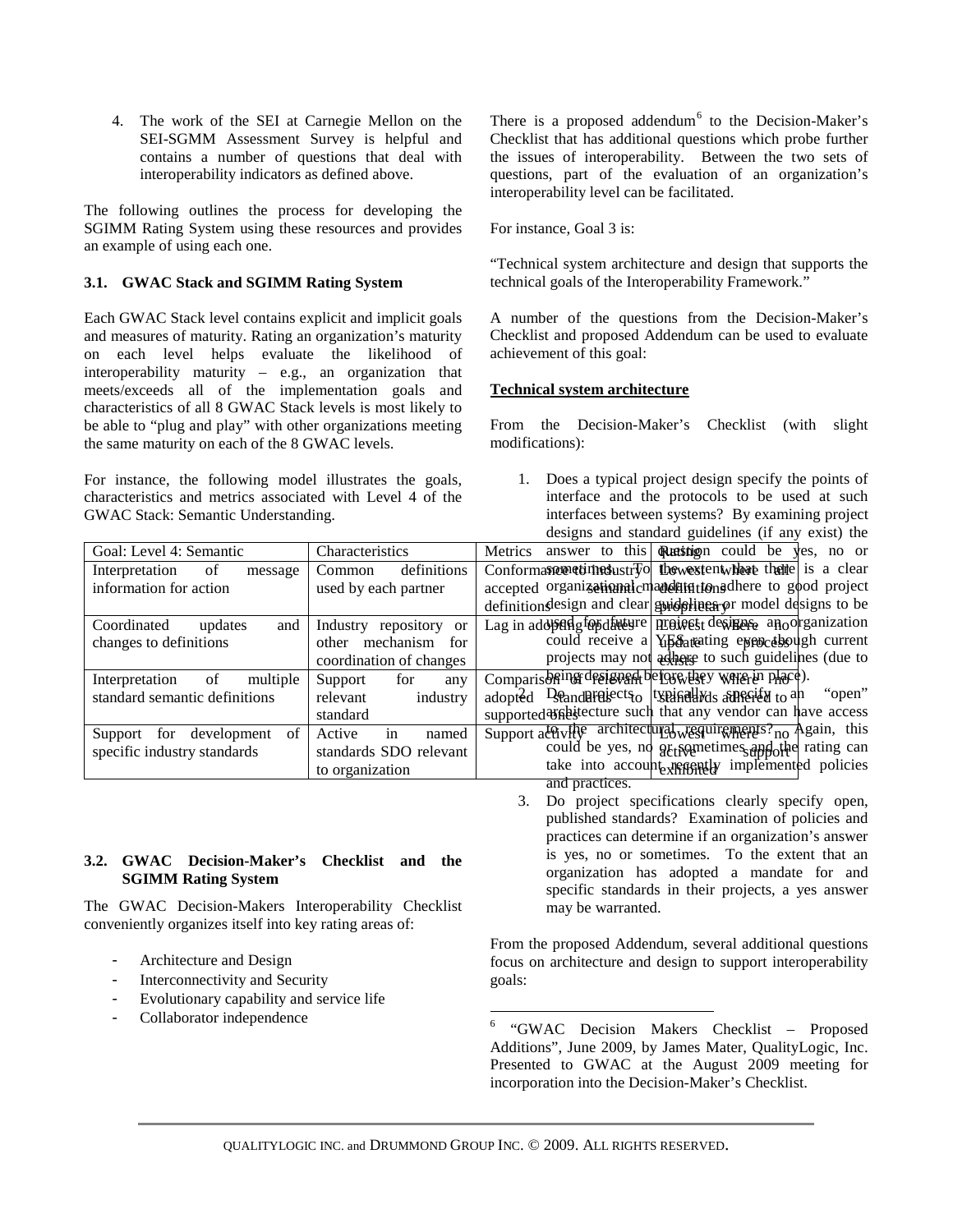- 1. **Has the utility adopted requirements for meeting specific open interoperability standards?** Does the utility require vendors to conform to these standards in their proposed products? Asking for specific evidence of such requirements – e.g., RFP mandated requirements or general RFP guidelines used for acquiring grid assets – will quickly reveal whether the organization is following through on its commitment to interoperability.
- 2. **Where national standards are not yet adopted – e.g., ADR – how does the utility support adoption of a standard?** Do they belong to the standards working group? Are they active in it? Which ones? The level and internal reputation of those assigned to further the standards efforts tells a lot about the organizations' commitment to implementing the Smart Grid.
- 3. **When specifying standards, how does the utility deal with optional and proprietary extensions that could render a product non-operable with other products?** Most adopted standards allow for optional features that can render otherwise interoperable components non-operable. How well an organization deals with this issue is indicative of the level of sophistication they bring to the challenge of interoperability.
- 4. **When requesting proposals for grid components does the utility look for at least two competing and comparable solutions that claim to meet the same standards?** Further, do they have an efficient method for validating the claimed interchangeability of the products? Until Smart Grid products can be easily substituted for one another the promise of lower costs through competition among vendors will not be realized.
- 5. **What do they do when only one such vendor exists?** If possible, does the utility re-design the project so that each component can be supplied by multiple vendors? Do they actively cultivate competition when a re-design is not feasible? Simply accepting that only one vendor can supply a critical project component furthers the status quo of expensive, non-interoperable one-of-a-kind solutions. The benefits that Smart Grid interoperability can achieve won't be realized if utilities continue to accept unique, non-standard solutions.
- <span id="page-6-0"></span>**6. How does a utility validate claims of conformance to specified open standards?** Do they require evidence from vendors such as a recognized independent certification? Do they perform internal validation testing? Do they

contract with a third party to do validation testing? How they do the validation is not nearly as important as the insistence that conformance and interoperability claims are validated.

7. **What do they do if the testing shows a lack of conformance to the claimed standard?** Setting clear conformance and interoperability standards is critical. Just as critical is holding vendors accountable for meeting those standards. This might be done through withholding partial payments until a conformance or certification test is passed or the product meets internal testing criteria. Alternatively, products can be rejected from a bid outright until they meet the specified standards and interoperability requirements.

While the Decision-Maker's Checklist and proposed Addendum do not address all of the interoperability goals in the SGIMM, they do provide a starting point for evaluation questions on a number of the goals in the SGIMM and in the GWAC Stack.

# **3.3. NEHTA and the SGIMM Rating System**

NEHTA starts with the concept of interoperability goals and identifies characteristics that need to be present in order to meet the goals. This is not that different from the GWAC Stack but approaches the goals in four general classifications: Common across all organizations; Organizational; Informational and Technical. These actually correlate to the GWAC's Organizational, Informational and Technical maturity levels.

The NEHTA IMM had a significant influence on the development of the GWAC Interoperability Framework. Further, the development of the specific goals for the SGIMM leverages some of the NEHTA concepts. Beyond this the differences between the eHealth and Smart Grid domains limit further influence on the SGIMM.

# **3.4. SEI-SGMM and the SGIMM Rating System**

The SEI SGMM questions in V1.0 of the Assessment Survey<sup>[7](#page-6-0)</sup> can be leveraged in some of the evaluation areas of the SGIMM. For instance, SGIMM goal area 5, Organizational Support, is addressed by specific Assessment Survey questions along with a set of potential answers:

 <sup>7</sup> Software Engineering Institute, Carnegie Mellon University, "SEI Smart Grid Maturity Model: Assessment Survey, V1.0", June 2009.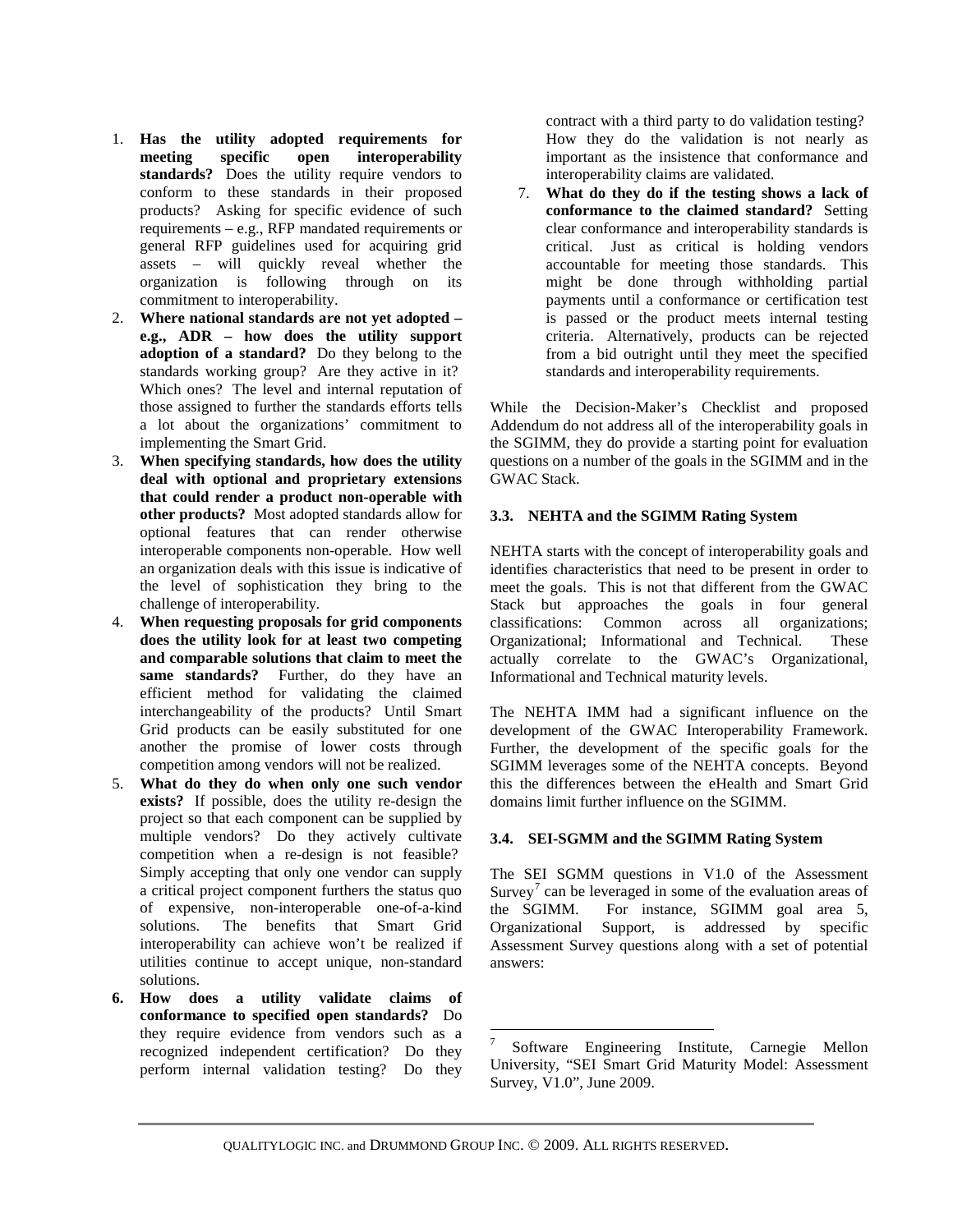SMR-1.1 Has a smart grid vision been defined within your organization?

- 1. No
- 2. Within a single function
- 3. Across multiple functions (encompasses and is communicated across functions)
- 4. Across the enterprise (encompasses and is communicated across the enterprise)

SMR-1.3 Has experimentation on smart grid components, tools, and techniques been given support within your organization?

- 1. No
- 2. Not specifically for smart grid vision (any amount)
- 3. Very little, targeted for smart grid
- 4. Moderate amount, targeted for smart grid

Using some of these questions can accelerate the development of the rating system for the SGIMM.

Like the proposed SGIMM, the SEI SGMM has five levels of maturity. The evaluation areas are divided into 8 general assessment areas: Strategy, Management and and Regulatory; Organization and Structure; Grid Operations; Work and Asset Management; Customer Management and Experience; Technology; Value Chain Integration and Societal and Environmental.

Because of the broad focus on overall Smart Grid maturity, much of the SGMM is not really applicable to the more narrow effort to evaluate interoperability. Never-the-less, the SGMM provides some useful tools for assessing parts of the interoperability aspects of an organization.

#### **3.5. NIST Smart Grid Standards Roadmap and the SGIMM Rating System**

<span id="page-7-0"></span>Interoperability and the adoption and adherence to standard interfaces and technologies are closely related. The work of NIST to establish an interoperability standards roadmap provides an important set of evaluation tools. Simply put, does an organization adopt and enforce the relevant standards from the NIST roadmap. Further, does the organization actively support industry adoption and evolution of such standards? If the answer is yes, then the organization has achieved a higher level of interoperability (or least have a higher probability of achieving plug and play systems development).

The recent draft V1 of the NIST Roadmap<sup>[8](#page-7-0)</sup> lists 31 standards that are applicable to Smart Grid applications and an additional 46 that may be applicable and are under further review.

The NIST Roadmap focuses on 8 priority areas for Smart Grid standardization: Wide-area Situational Awareness; Demand Response; Electric Storage; Electric Transportation; Cyber Security; Network Communications; Advanced Metering Infrastructure (AMI) and Distribution Grid Management.

By mapping the NIST adopted standards to the GWAC Interoperability Framework we can develop a very specific checklist of standards that should be adopted and enforced at different levels of the Framework. This will help assess maturity of an organization from a GWAC Interoperability Framework perspective which, in turn, maps to the SGIMM 5 levels of maturity.

For instance, OpenADR, OpenHAN and ZigBee/HomePlug Smart Energy Profile would all be considered standards at the Framework Category 4; Semantic Understanding. They may even be applicable at higher and lower Categories and it is important to map the standards accurately.

The NIST Roadmap is still in draft form and is expected to be an evolving document as standards and the industry evolves. Similarly, the mapping and use as part of the SGIMM evaluation process will need to evolve along with the Roadmap and actual adoption of standards.

#### **4. SUMMARY OF SGIMM RATING SYSTEM**

The framework proposed for a Smart Grid Interoperability Rating System includes an identified set of metrics and methodologies for incorporating other relevant work into the system. The proposed SGIMM leverages work already completed by GWAC, NEHTA, SEI and NIST.

The next tasks include:

- Developing the specific rating questions for each maturity level and goal measurement method.
- Establishing the process for gathering information to evaluate the status of an organization on each goal measurement metric.

 8 "NIST Framework and Roadmap for Smart Grid Interoperability Standards, Release 1.0 (Draft)", Office of the National Coordinator for Smart Grid Interoperability, National Institute of Standards and Technology, US Department of Commerce, September 2009.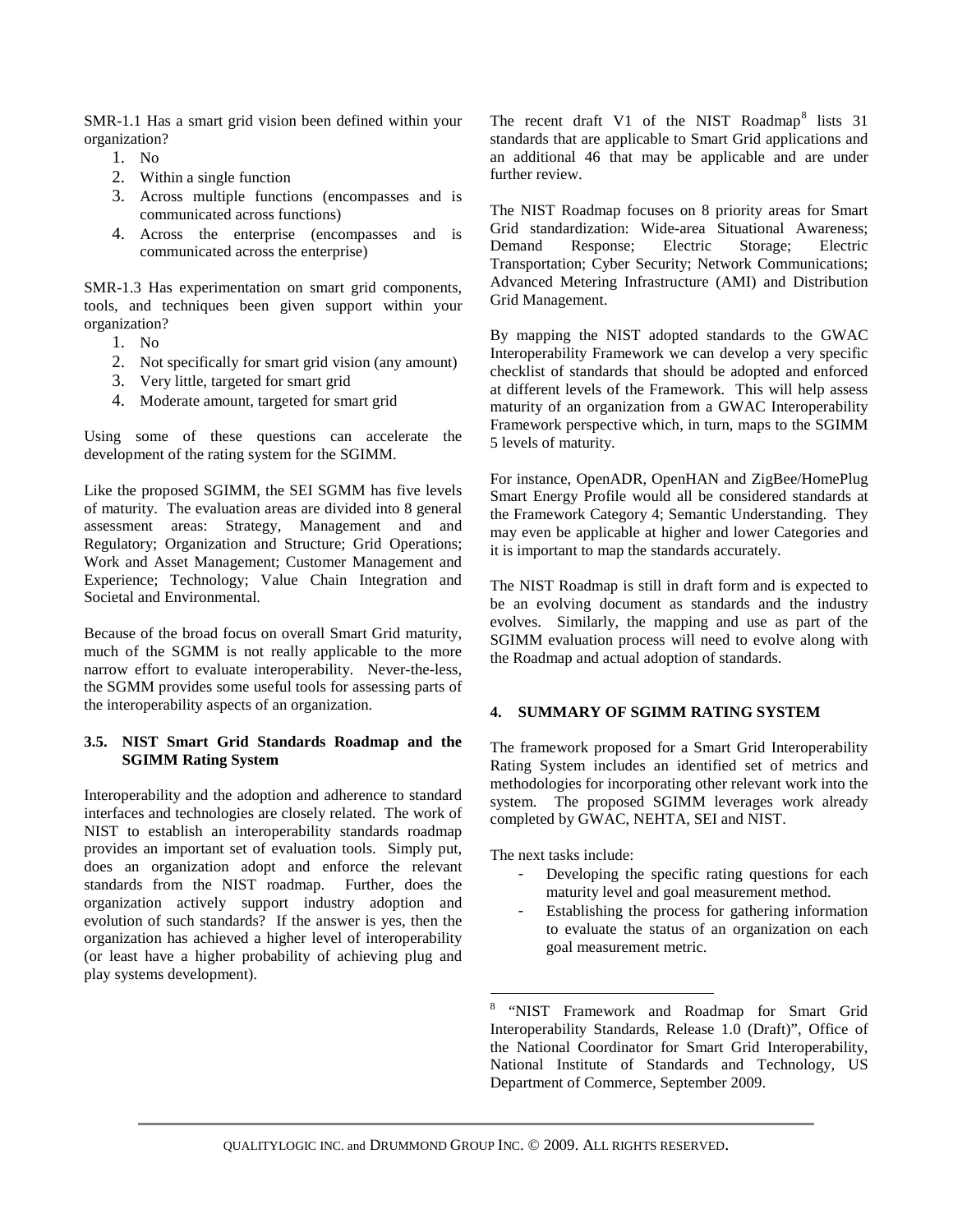- Establishing the actual rating system  $-$  what does the interoperability information actually mean in predicting ease of interoperability with the organization.
- Understanding how the model can be applied to multiple organizations  $-$  i.e., how can the ratings be used to predict ease of interoperability results between two different organizations with differing ratings?

Lastly, once an initial complete rating system is designed it needs to be piloted to demonstrate that it can be implemented and achieve desired predictive results.

# **5. A SMART GRID INTEROPERABILITY CAPABILITY MATURITY MODEL (SGICMM)**

While the SGIMM can assess the current level of interoperability for technologies and organizations working on Smart Grid implementations it does not address how an organization and technology eco-system can improve its interoperability capabilities. This is the process assessment side of the equation and is more like the CMMI, the SEI SGMM or the NEHTA Interoperability Maturity Model as applied to e-health care systems. All of these have as a goal the assessment of the current interoperability processes and environment in order to develop an interoperability improvement roadmap.

In contrast, the goal of the SGIMM is to be able to predict and measure the actual inter and intra-system interoperability that should be or is occurring at a point in time.

A Smart Grid Interoperability Capability Maturity Model (SGCIMM) can leverage the combination of the current GWAC Interoperability Framework, the SEI-SGMM, the NIST Roadmap and the NEHTA Interoperability Maturity Model.

It is not the intent in that paper to develop a complete interoperability capability maturity model but rather suggest a starting point for developing one. The proposed starting point for a simplified SGICMM is as follows:

*Level 5: Mature Interoperability Capability*. Organization leadership understands, supports and funds adequate resources to implement and maintain interoperability best practices. The organization has a robust technology design and implementation process that requires components to conform to adopted standards and to be certified as both conformant and interoperable. The organization actively supports standards efforts and the implementation and

evolution of robust interoperability verification and certification regimes. A robust maintenance and update process for the standards and implemented components/systems is planned as part of the project including a feedback process to SDOs to improve the standards.

*Level 4: Evolving Interoperability Capability.* Organization leadership is gaining understanding and provides support and funding to implement and maintain interoperability best practices, but not at the level required to be mature. The organization has a technology design and implementation process that requires components to conform to adopted standards and to be certified as both conformant and interoperable. But there are times or parts within the organization that do not or cannot (due to immature standards) implement good interoperability design all the time. The organization actively supports standards efforts and the implementation and evolution of robust interoperability verification and certification regimes. A maintenance and update process for the standards and implemented components/systems is planned as part of the project including a feedback process to SDOs to improve the standards.

*Level 3: Modest Interoperability Capability*. Organization leadership is gaining understanding and provides some support and funding to implement and maintain interoperability best practices, but not at the level required to be mature. The organization is developing a technology design and implementation process that requires components to conform to adopted standards and to be certified as both conformant and interoperable. But there are frequent times or parts within the organization that do not or cannot (due to immature standards) implement good interoperability design all the time. The organization is starting to support standards efforts. A maintenance and update process for the standards and implemented components/systems may be planned as part of projects.

*Level 2: Nascent Interoperability Capability*. Organization leadership is just starting to understand what is required to implement and maintain interoperability best practices, but support and funding are on a project-by-project basis. The organization is just starting to develop a technology design and implementation process that requires components to conform to adopted standards and to be certified as both conformant and interoperable. But more often than not the organization does not or cannot (due to immature standards) implement good interoperability design except in special cases. The organization is just starting to support standards efforts. A maintenance and update process for the standards and implemented components/systems is not planned as part of projects.

*Level 1: No Interoperability Capability*. Organization leadership does not understand what is required to implement and maintain interoperability best practices. The